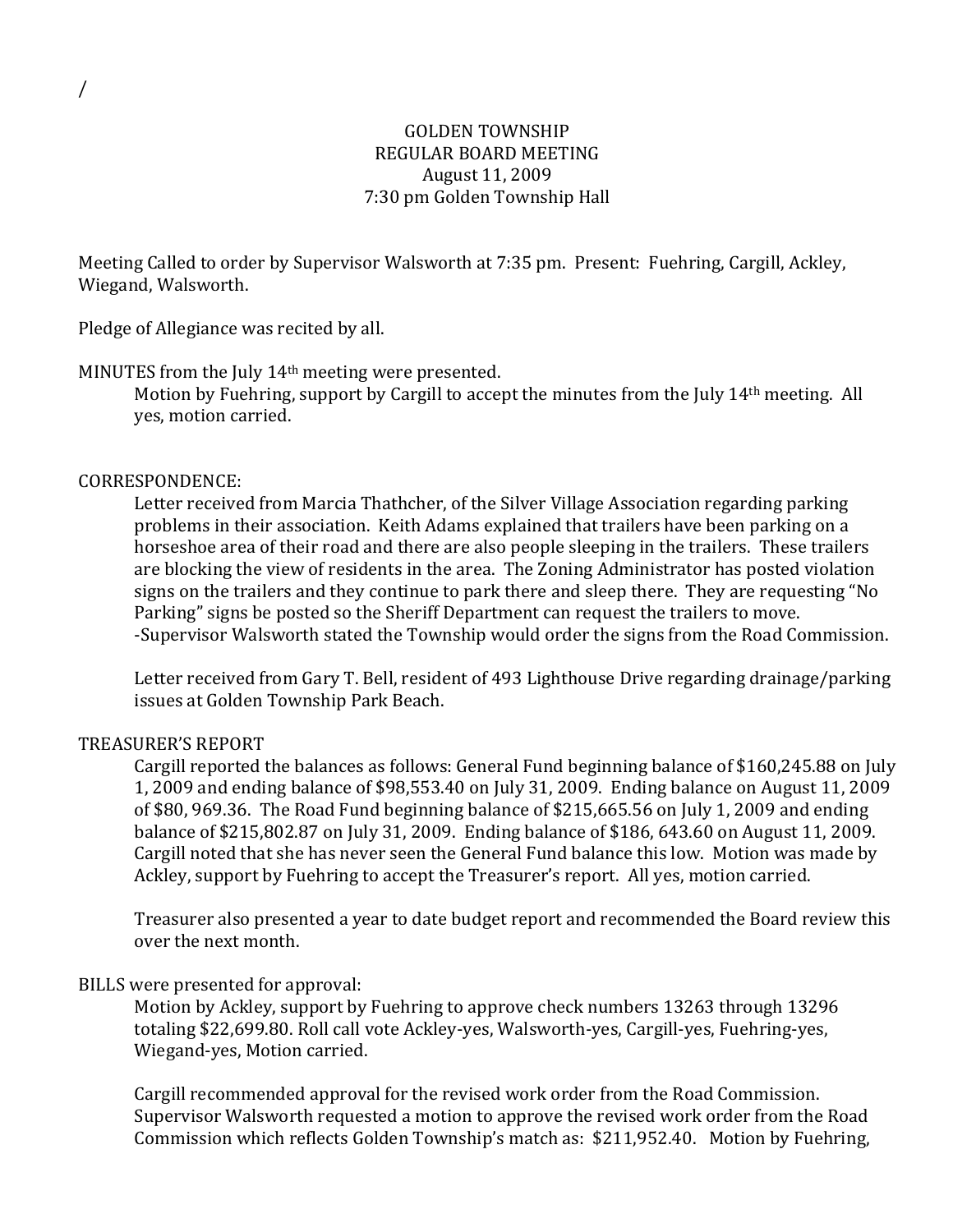support by Ackley to approve the revised work order from the Road Commission totaling \$211,952.40. Roll Call vote: Fuehring-yes, Cargill-yes, Walsworth-yes, Ackley-yes, Wiegandyes. Motion Carried.

#### ASSESSOR'S REPORT As submitted

ZONING REPORT presented by Jake Whelpley.

1. Dickman Land Split

Jake explained the split is to allow the owner to separate the home from forestry land for tax reasons. Jake stated it meets the minimum lot requirement and it is zoned agresidential and recommended approval.

Supervisor Walsworth requested approving the Dickman Land Split as presented. Motion by Fuehring, support by Ackley to approve the Dickman Land Split, all yes, motion carried.

- 2. Recommended additional Zoning Enforcement. Jake has been receiving a lot of complaints and feels the Township could do a better job of checking on Zoning violations if there was another person available to help him.
- 3. Spent time this month dealing with noise ordinance issues that he will discuss later in the agenda.
- 4. Jake stated Planning Commission will meet this month and ZBA may be meeting in September to address a variance request.

# OLD BUSINESS

1. Township Park-Silver Lake Channel-letter received

-Addressed earlier in the agenda

-Mr. Bell also questioned Jake why sand was removed from the channel last year and hauled away and not put back on the beach. Cargill stated the Drain office is not allowed to place sand that is hauled out of the channel on to the beach as it may be contaminated. They are required to haul it away.

-Don and Carl visited the park to get some ideas on how to alleviate the situation. -After discussion, Board decided to put up a sign to alert visitors of additional parking at the Lighthouse parking lot. Also have parking hours established from 10:00pm until 6:00am. Cargill stated the Drain Office will apply for the permit to dredge the channel as soon as someone steps up who is willing to pay for it.

2. Harrison Road agreement – parking ordinance

-Discussion regarding Township Board Expectations following the Harrison Road Settlement.

-Supervisor Walsworth requested motion to establish a Resolution prohibiting parking on Harrison Road within ¼ of a mile east of the Western terminus of the improved portion of Harrison Road from 10pm to 6am and to establish signage reflecting this. -Motion by Fuehring, support by Cargill to create this Resolution establishing this "No Parking Zone" as described in the Settlement Agreement. All yes, motion carried. -Cargill stated she spoke with the Road Commission regarding the additional requirements the Settlement required. Lance from the Road Commission stated his crews could do the labor for the projects in the Spring of 2010.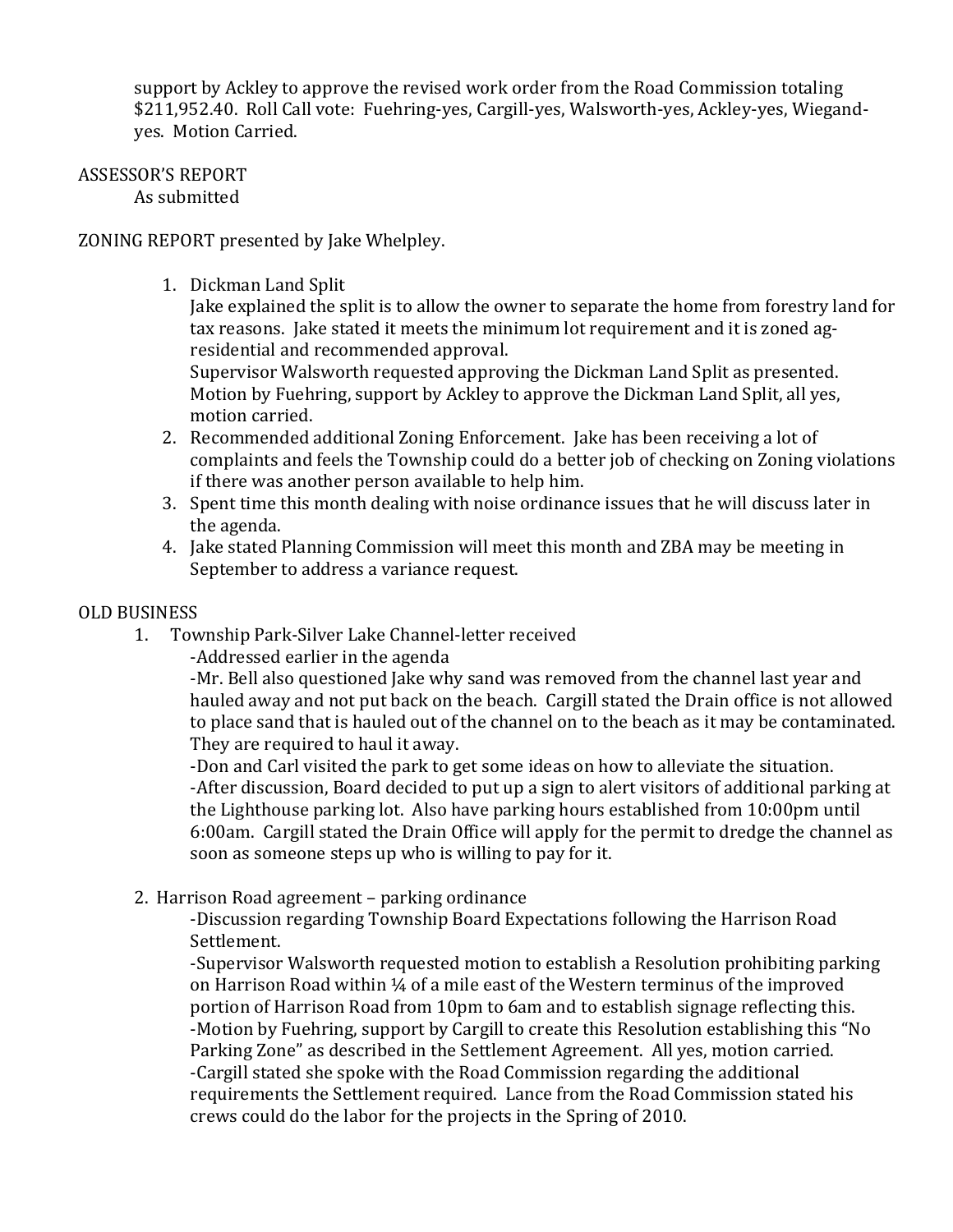3. Reynolds Road abandonment request

-David Byrne requested an update on his request for abandonment.

-Board is waiting for written recommendations from Ed McNeely. Board will contact Mr. Byrne as soon as they have more information.

# NEW BUSINESS

1. Township Park-Silver Lake Channel: sign "State Park around Corner…"

-As presented above.

-Don sent letter to Sheriff last week to request additional enforcement for parking problems.

2. 4H Building use discussion

-Presentation by Mary Dawson regarding 4H activities. They have worked with school age kids with an after school program and summer activities. They have also done community dinners.

-4H group has had computers donated and requested an additional classroom for the computers and for activities for the older children and adults.

-Request is for 2 classrooms, 8 outlets, 50 degrees throughout the winter, high speed internet.

-Plan to begin after school program September 15, 2009.

-Board discussed moving all Township activities toward west end of the building and community activities toward the east end of the building. Also keeping separate groups in classrooms that are next to each other.

-Tentative plan to put 4H group in their present classroom and the one immediately next to them for this winter. Temporary heating options were discussed for this year. Board will discuss more in depth a long term heating solution for the building.

-Tentative plan to put Assessor in first classroom and move the Board Room to the West end of the building.

- 3. K. Walsworth retirement letter read, in recognition of his recent retirement and many years of service to the Oceana County Road Commission.
- 4. Noise ordinance change-agriculture

-Complaint filed against Riley Orchards, by their neighbor, for excessive noise from their farm equipment early in the morning.

-Jake stated all agricultural activities are exempt from the Golden Township Noise Ordinance because The Michigan Right to Farm Act supersedes all local ordinances.

-Jake recommended an amendment to the Golden Township Ordinance stating an exception to the Noise Ordinance is the Michigan Right to Farm Act.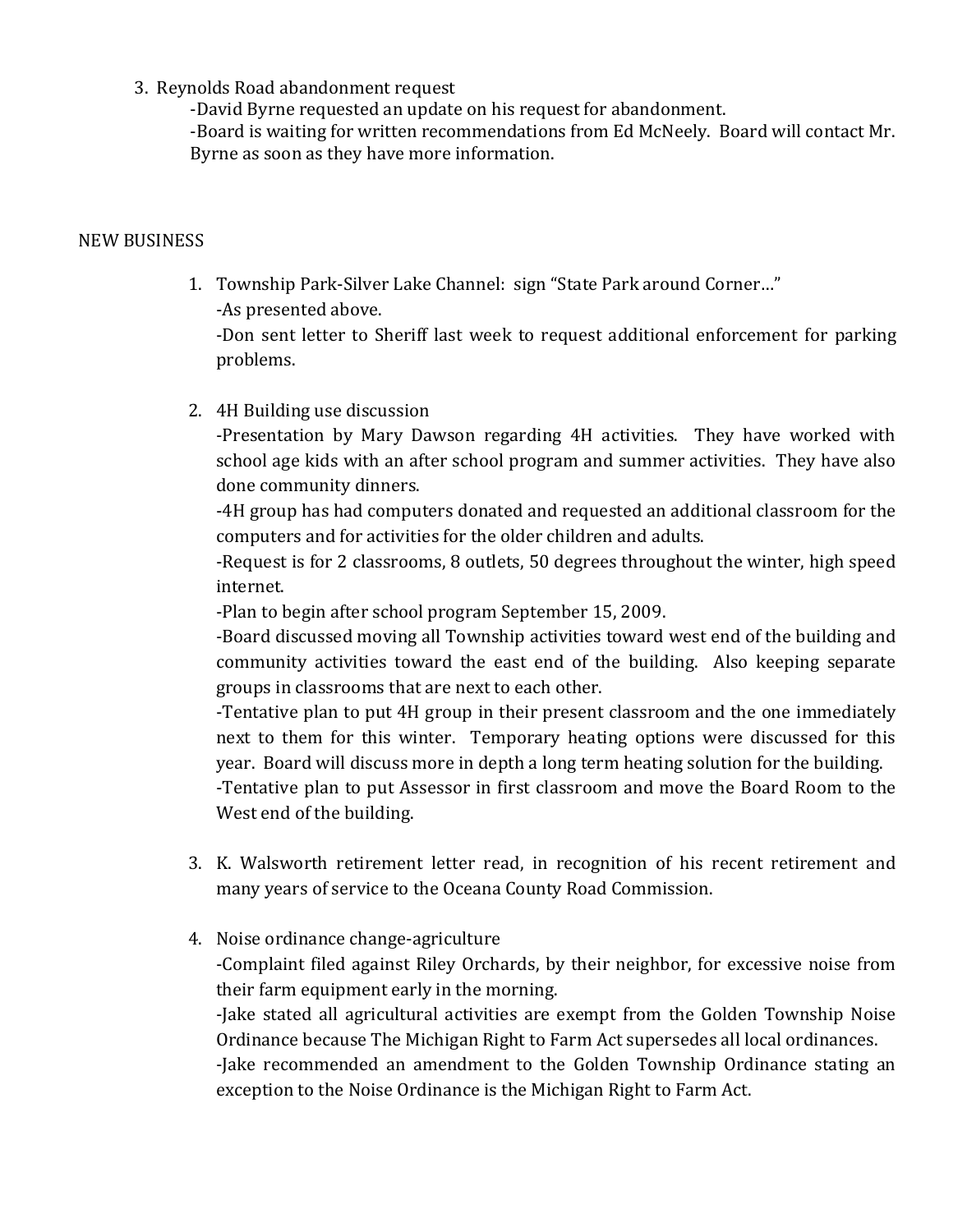-Motion by Ackley, support by Cargill to amend Golden Township Ordinance #6 to state that an exception to the Ordinance is anything included in the Michigan Right to Farm Act. All yes, Motion carried.

-Mr. Riley added that they intentionally try to spray when residents are not driving around and when the wind is not blowing the spray toward houses. They go out of their way to be considerate to their neighbors. They also tried to discuss this issue with the complainant and had no luck.

- 5. Brining requested from N. Shore Drive to the Wave Club in anticipation of more traffic there during the Apple Festival. Wiegand to phone Lance at the Road Commission to request this brining sometime before the Apple Festival the weekend of Sept. 12th, 2009.
- 6. Request for \$300 to network Treasurer's two computers, to enable Deputy Treasurer access to all programs on the Treasurer's computer, not just the Tax program. -Motion by Ackley support by Fuehring to approve up to \$300 to network the Treasurer's computers. Roll Call vote: Walsworth-yes, Cargill-yes, Fuehring-yes, Ackley-yes, Wiegand-yes. Motion Carried.
- 7. School Property

-Walsworth reported Golden Township was the sole bidder for the property that was for sale near Silver Lake. Golden Township's offer of \$125,000 was accepted. Dale Lathers graciously offered to pay the first \$100,000 from the Bill Lathers fund and the Township will be paying the remaining portion.

8. Silver Lake Park Property DEQ Grant Request update

-Jake reported Golden Township is one of the finalists for the grant. Jake met with a DEQ representative, who happened to be from Pentwater, and his conversation with her was very encouraging. Jake, the Silver Lake Chamber and several business owners sent in letters of support. Fleece and Vanderbrink also sent local articles and pictures of the park, and the area, to the DNR to let them know how this park would enhance our area. All the information will be presented at the DNR meeting in November to determine who will be receiving the grant money. The grant covers a significant portion of the cost of the property. Business owners at Silver Lake have committed to funding the remaining portion of the cost of the property. The Township will be the owner of the property, but will not be directly paying for the property.